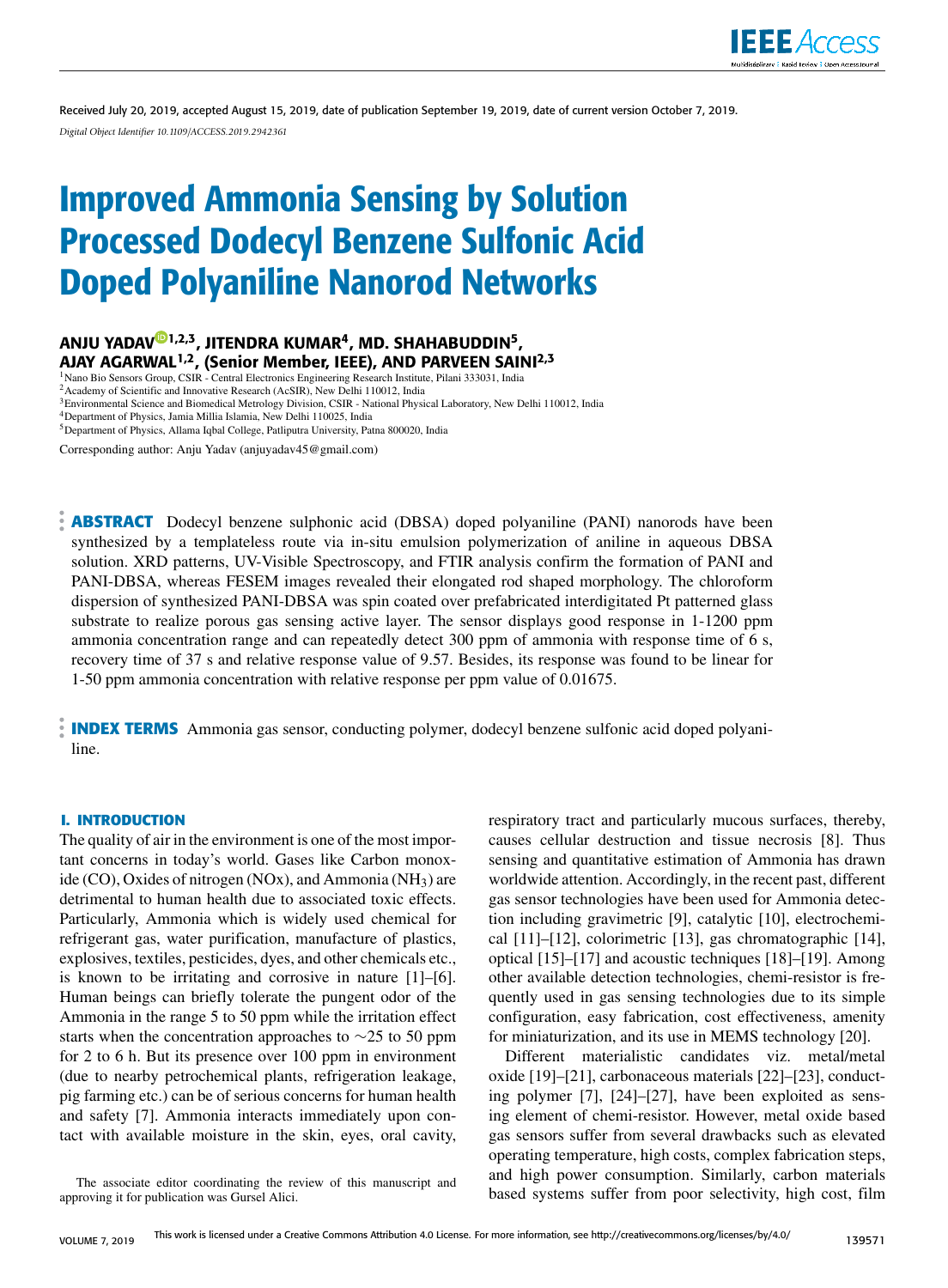forming issues, and low sensitivity and selectivity. In this context, conducting polymers (CPs) present an attractive material option due to distinguished advantages such as low cost, ease in synthesis, environmental stability, solution processability, and tunable conductivity [28]–[32]. Moreover, CPs based sensors display fast response, high sensitivity, room temperature sensing/regeneration, and facile processing via solution route. Among various CPs, polyaniline (PANI) has attracted much attention due to facile synthesis, thermal/environmental stability, non-redox doping with various protonic acids, tunable conductivity, and counter-ion aided processing [25], [33]. It has been established that solution processability of PANI is crucial for realizing gas sensing thin film over patterned electrodes. However, the PANI salts based on conventional dopants e.g. hydrochloric acid and sulfuric acid, are not processable due to relative insolubility in organic/inorganic solvents [34]–[35]. To overcome this, use of surfactants like Camphor sulphonic acid [36]–[37] and Dodecyl benzene sulphonic acid [38]–[40] has been suggested as dopant. Besides, the designing and exploitation of PANI nanostructures e.g. nanofibers [38], nanoparticles [39] or nanorods [41] via suitable technique is also known to improve the sensor performance. The general routes for making processable PANI based nanostructured material involve either polymerization of aniline in presence of inorganic acids, followed by undoping with a base and redoping with bulky counter-ion dopants or direct polymerization in the presence of surfactant dopants [42]. However, the use of indirect routes [7], [39] to realize highly doped yet processable PANI nanostructures of desired shape add complexity to the system, whereas the direct route [41], [43] demand strict control over dopant concentration and residual dopant to regulate doping level, particle morphology, dispersibility etc. The mix dopant approach has also been used by researchers but the optimization of properties becomes extremely difficult [33], [38], [40]. The above in conjunction with processing to decide sensing film's morphology, particularly porosity adds to complexity of the system and often leads to moderate sensing response and sensor stability [7], [38]–[39].

Herein, we exploited DBSA for synthesis of DBSA doped PANI based elongated nanostructure, wherein due to its amphiphilic character and sulfonic acid groups, DBSA not only acts as soft template for formation of elongated rod type PANI nanostructures but also acts as dopant by protonating PANI backbone. The formation of PANI-DBSA and its doping status was checked by XRD pattern, UV-Visible Spectra, and FTIR analysis whereas its elongated rod shaped morphology was observed using Scanning Electron Microscopy. The chloroform solubility of PANI-DBSA and non-planar disposition between finite thickness PANI rods within active layer, also enabled realization of thin and porous gas sensing active layer. Such sensing platform based on DBSA doped PANI thin film over platinum (Pt) interdigitated electrodes is found to reliably detect ammonia vapors with low detection limit, broad detection range, fast response/recovery response, high relative response, good repeatability, good selectivity and linearity.

## **II. MATERIALS AND METHODS**

### A. MATERIALS

Aniline (LobaChemie) was used as monomer and was freshly double distilled before use. Ammonium persulfate  $[(NH<sub>4</sub>)<sub>2</sub>S<sub>2</sub>O<sub>8</sub>$ , Merck] was used as oxidant whereas dodecyl benzene sulfonic acid (DBSA, Merck) was used as surfactant dopant. Chloroform (CHCl<sub>3</sub>, Merck) was used for making dispersion of synthesized polyaniline (PANI). De-ionized water having resistivity value >18 M $\Omega$ -cm was used for synthesis and washings.

#### B. SYNTHESIS

DBSA and water solution (0.3 M aqueous DBSA solution) was stirred to form an emulsion at  $0^{\circ}$ C followed by adding monomer (0.1 mol aniline) [41]. The polymerization was initiated by dropwise addition of aqueous solution of ammonium persulfate (0.1 mol in 100 mL de-ionized water) while maintaining reaction mixture at 0◦C under continuous stirring. After completion of polymerization (8h), the formed dark green emulsion of DBSA doped polyaniline (PANI) i.e. PANI-DBSA was de-emulsified using propanol followed by filtration and repeated water washing till the pH of the filtrate became neutral. Subsequently, the PANI-DBSA was dissolved in chloroform followed by removal of residual water and DBSA using phase transfer method, to obtain PANI-DBSA dispersion in chloroform.

Despite of the usual steps of oxidative polymerization procedures, undertaken for the preparation of polyaniline, we have got nanorods morphology. To achieve this nanorods morphology, we have performed different synthesis experiments (with different concentrations, at different temperatures, for different time, etc.). The above mentioned optimized set of parameters (Dopant (DBSA) concentration of 0.3 M aqueous DBSA solution, Monomer (aniline) concentration of 0.1 mol, Oxidant (ammonium persulfate) concertation of 0.1 mol, Reaction temperature of  $0 °C$ , and Polymerization time of 8 hours) has resulted in nanorods morphology. This experiment was repeated five times and each time it has resulted morphology of nanorods.

#### C. SENSOR DEVICE FABRICATION

The systematic representation of sensor fabrication via spin coating of polymer dispersion is schematically depicted in Fig. 1. First, a calculated amount (100 mg) of PANI-DBSA nanoparticles was suspended in chloroform (10 ml) under sonication for 3 hours followed by filtration through Whatman 41 filter paper. The obtained viscous solution (60 micro liter) of PANI-DBSA nanorods (a) was coated onto platinum (Pt) fingers patterned glass (b) interdigitated electrode (IDE), via spin coating at 1000 rpm (c) to realize thin film constituted of PANI-DBSA nanoparticle's network (d) covering IDE combs [25]. This highly doped green color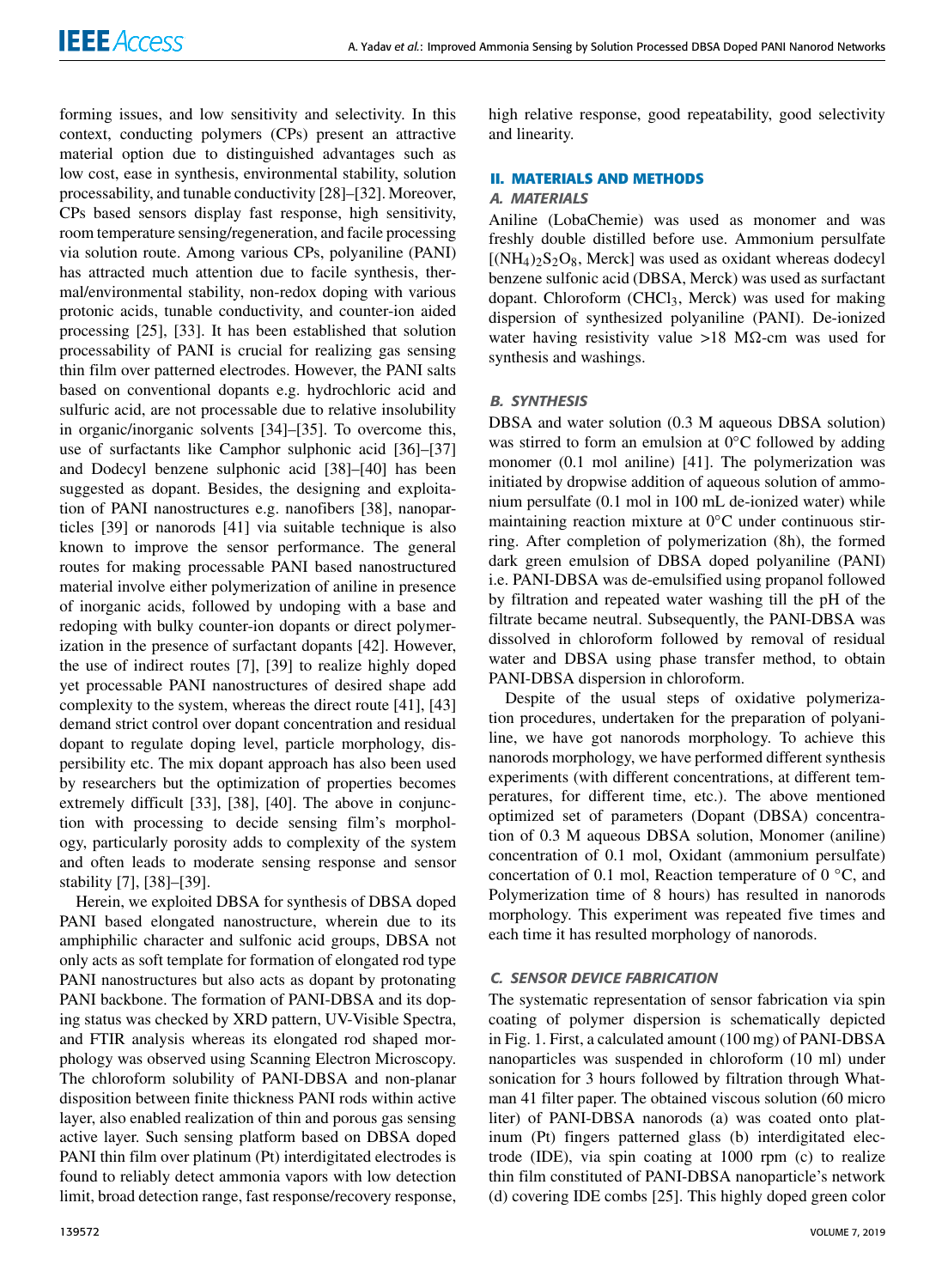# **IEEE** Access



**FIGURE 1.** Sensor Device Fabrication: (a) Chloroform suspension of PANI-DBSA nanorods, (b) Platinum finger patterned glass, (c) Spin coater,(d) Doped PANI-DBSA nanorods, and (e) Undoped PANI-DBSA nanorods.

film upon exposure to ammonia undergoes undoping and changes its color to purple (e) which is accompanied by large increase in resistance.

# D. CHEMICAL CHARACTERIZATION

UV-Visible spectrophotometer (Perkin Elmer lambda 25) was used to record optical spectrum of the chloroform dispersion of PANI-DBSA in the wavelength range of 250–1000 nm. X-ray diffraction (XRD) pattern was recorded on Bruker Advanced D8 system in the diffraction  $(2\theta)$  range of 10-80°, using CuK $\alpha$ 1 ( $\lambda = 1.540598$ Å) as radiation source.

The surface morphology of PANI-DBSA powder was investigated using the field emission scanning electron microscope (X-Max*<sup>N</sup>* , OXFORD Instrument) at accelerating potential 10.0 kV. The IRAffinity-1S FTIR spectrometer (Manufactured by Shimadzu) was used for recording of FTIR spectra of PANI-DBSA.

#### E. AMMONIA GAS SENSING PROCEDURE

The gas sensor characteristics were recorded using specially designed Gas Calibrator Test System (GCTS) having a glass test chamber of known volume (11.0 Liters). Initially, the test chamber was evacuated to  $\sim 10^{-3}$  torr to avoid any kind of interference from the residual gases present in glass chamber. The ammonia gas (from ammonia gas cylinder) at various ppm concentrations was introduced into the test chamber using calibrated leaks through fine needle valves along with clean (dry synthetic) air. The flow of ammonia gas in the test chamber was controlled by using pirani gauge with a rotary pump. Changes in resistance of PANI-DBSA thin film were recorded after every second using a data acquisition system (Computer interfaced digital multimeter, Keithley 2700). Sensor recovery period measurements were recorded by flushing out the ammonia gas from the chamber by



**FIGURE 2.** PANI-DBSA Characterization: (a) XRD pattern of PANI-DBSA powder, (b) UV-Visible spectra of PANI-DBSA dispersion in chloroform, (c) Low resolution, and (d) High resolution FESEM images of PANI-DBSA powder (e) FTIR spectra of PANI-DBSA.

introducing clean dry air in the chamber. All these experiments were performed at room temperature (27◦C) with 50% relative humidity.

### **III. RESULTS AND DISCUSSIONS**

#### A. CHARACTERIZATION OF PANI-DBSA

The XRD pattern of PANI–DBSA powder (Fig. 2(a)) displays three distinguished peaks at  $2\theta$  values of  $20.47^\circ$ ,  $25.22^\circ$  and 26.87°. Particularly, the peaks at 2 $\theta$  values of  $\sim$ 20° and ∼25◦ represent the periodicity in parallel and perpendicular to chain axis respectively [43]. Here, the relative prominence of 2 $\theta \sim 25^\circ$  peak compared to  $\sim 20^\circ$  peak confirms the doping of PANI by DBSA to yield most conductive emeraldine salt form of PANI.

UV-Visible absorption spectra of PANI-DBSA dispersion in chloroform (Fig. 2(b)) displays three distinguished peaks positioned at ∼345 nm, 430 nm, and 730 nm, corresponding to doping induced bandgap and polaronic states [43]. Again, sufficient doping level present in the polymer is confirmed by the prominence of 730 nm peak compare to 345 nm feature. The FESEM image (Fig. 2(c)) shows the elongated morphology of PANI-DBSA particles whose high resolution version (Fig. 2(d)) clearly displays clusters of PANI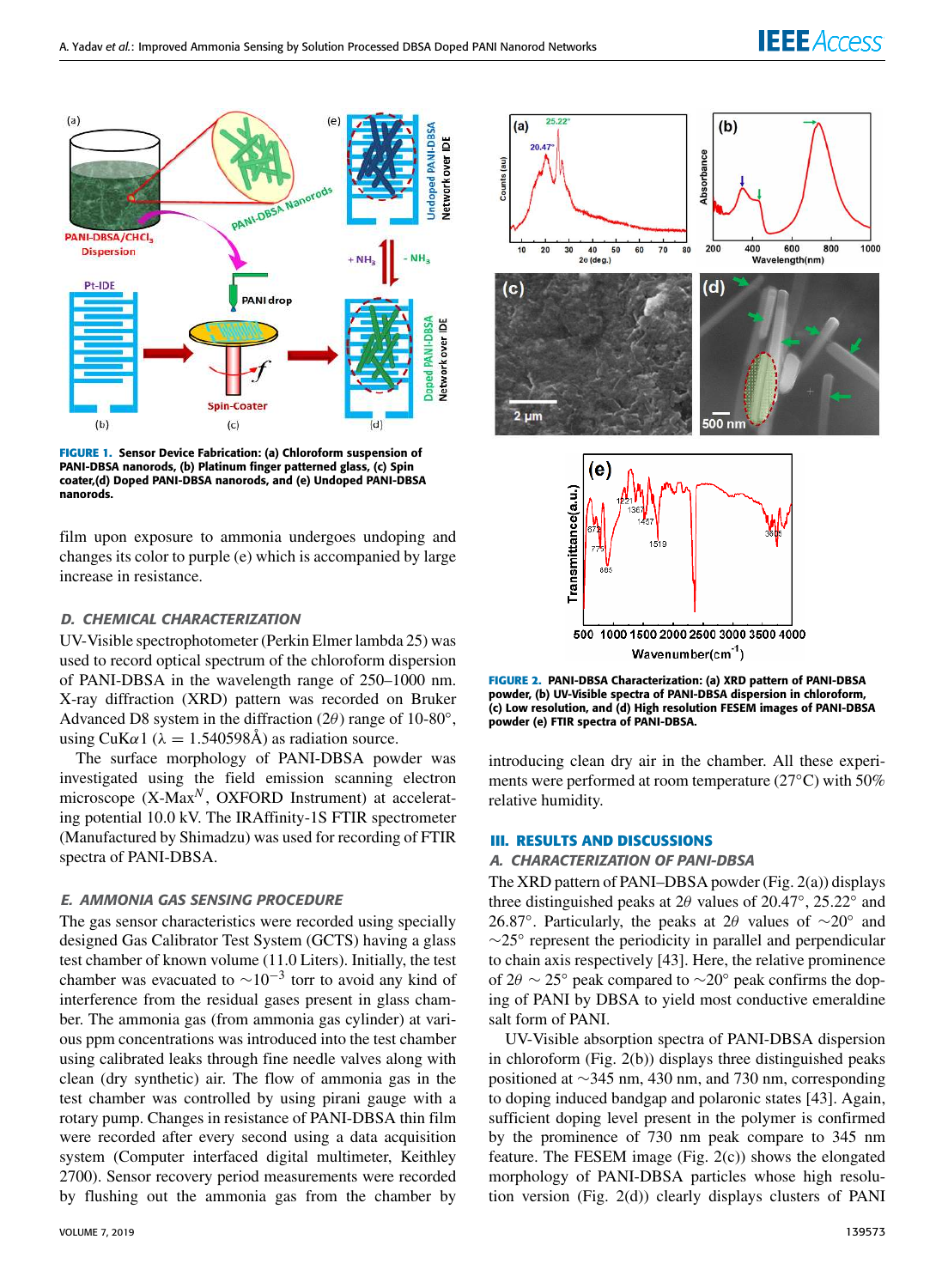rods (green arrow). The typical dimensions of individual rod (shaded encircled region) is  $\sim$ 300 nm in diameter and  $\sim$ 2 µm in length, which is considered advantageous due to increase in surface to volume ratio, thereby extending more sites for interactions with target gas molecules. Thus, better transduction and sensor response is expected in terms of relative response value. In existing literature [39], [7], the reported particle type is nanoparticles of diameter 100 nm [39] and 500 nm [7]. Nanofibers synthesis (100 nm length and 60 to 90 nm diameter) is reported in [38].

The FTIR spectra of PANI-DBSA is shown in Fig. 2(e). The PANI-DBSA nanorods exhibited a well-defined absorption band at about  $3605 \text{ cm}^{-1}$  that is attributed to the N-H stretching vibration mode. The characteristic peaks of C=C stretching at about 1519 cm<sup>-1</sup> and 1457 cm<sup>-1</sup> are assigned to the presence of quinoid and benzenoid rings of emeraldine salt in PANI-DBSA indicating the proper conjugation in the backbone of PANI polymer as a result of doping of DBSA [44]–[45]. The absorption bands observed at  $1367 \text{ cm}^{-1}$  and  $1221 \text{ cm}^{-1}$  corresponds to the C-N stretching vibration modes in secondary aromatic amines and  $C-N^+$  stretching in the polaron form of PANI-DBSA respectively [44], [46]–[47]. The broad absorption band at about 885 cm−<sup>1</sup> is due to C-H out-of-plane deformation vibration. The band at 775  $cm^{-1}$  is assigned to the aromatic C-H bending vibration mode due to out of plane for the 1,4-disubstituted aromatic rings which arises due to the presence of DBSA dopant in the polymeric chain [46]. The absorption peak observed at 673 cm<sup>-1</sup> is assigned to S = O stretching shows the presence of DBSA in the doped PANI nanorods.

The conductivity values of the deposited PANI-DBSA thin films were measured by using Signatone QuadMap system. The measured average conductivity value on a set of five samples was  $2.5 \times 10^{-3}$  S/cm when APS/An is 1.0. Reported conductivity of PANI-DBSA in the literature is  $2.2 \times 10^{-3}$  S/cm when APS/An is 1.0 [41], [48].

#### B. AMMONIA GAS SENSING RESPONSE

Fig. 3 shows the reversible sensing characteristics and shape of response curve of PANI-DBSA thin film based sensors for 300 ppm concentration of ammonia. The relative response of the sensor towards ammonia gas has been expressed in terms of normalized resistance change values in the presence and absence of ammonia gas as given in (1).  $R_g$  and  $R_a$  are sensor's resistance in the presence of ammonia gas and air, respectively

*Relative Response* = 
$$
(R_g - R_a)/R_a
$$
 (1)

Fig. 3(a) shows that when ammonia is supplied, the resistance sharply increases and attain saturation. Subsequently, when ammonia is removed and dry air is injected in the chamber, the resistance shows initial sharp decrease followed by exponential recovery. The Fig. 3(b) and Fig. 3(c) show the expanded version of response curve to highlight the response time and recovery time respectively. In our case,



**FIGURE 3.** (a) Steady state response and its signal shape, (b) Response time plot, (c) Recovery time plot, and (d) Repeatability plot, of the sensor towards 300 ppm ammonia concentration at room temperature (27◦C) with 50% relative humidity.



**FIGURE 4.** Room temperature (27◦C) sensing responses of sensor at different ammonia concentrations viz. 1, 10, 25 and 50 ppm (with 50% relative humidity).

the maximum relative response, response time and recovery time values were found to be 9.57, 13 s and 156 s respectively. For the sake of comparison, response time and recovery time values were also measured at 90% of maximum response and 90% fall of response, with corresponding values of 6 s and 37 s respectively. Fig. 3(d) shows that sensor can repeatedly sense ammonia without loss in performance.

In order to evaluate the ammonia concentration dependence of sensor, response is also measured in the range of 1 to 50 ppm. It can be seen that (Fig. 4) the relative response value increases with gas concentration, which can be attributed to the increase in deprotonation and/or localization of polarons in the PANI-DBSA sensing layer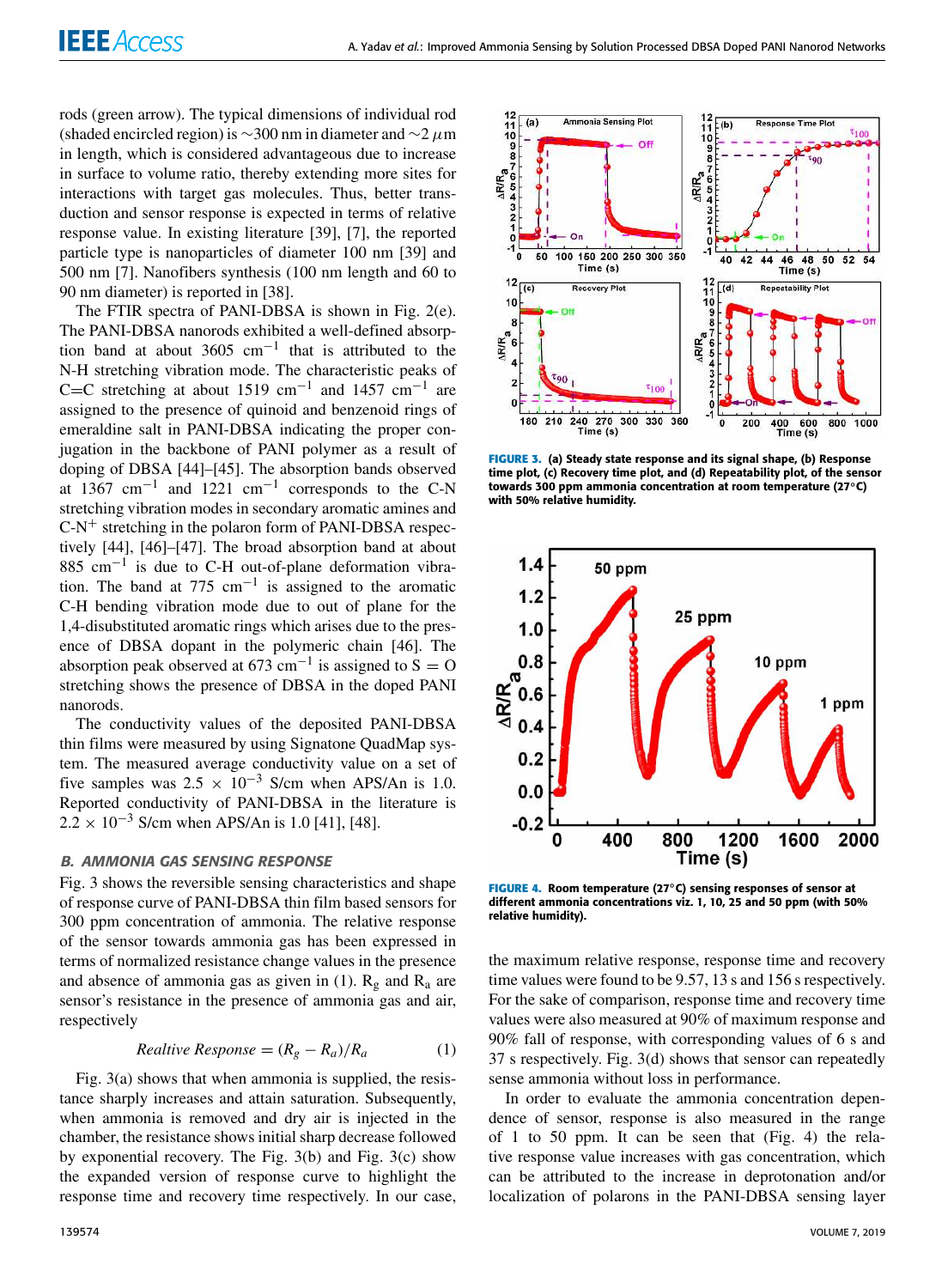

**FIGURE 5.** Relative Response versus concentration curve of PANI-DBSA thin film sensor (at room temperature (27◦C) with 50% relative humidity). Inset shows the linear response region in 1-50 ppm range.

caused by increasing adsorptions of ammonia molecules on PANI-DBSA rod's surface. Further, the sensor was found to regain the initial value of sensor resistance, after removal of ammonia except for a small drifting in the base line.

The relative response versus ammonia concentration plot of our PANI-DBSA thin film sensor is shown in Fig. 5. In the range of 1-50 ppm gas concentration relative response value increases linearly from 0.443 to 1.241 (inset Fig. 5) with gas concentration relative response value of 0.01675 per ppm. As linearity is desirable in the device operation, the prepared PANI-DBSA sensing film shows considerable promise in the concentration regime of 1-500 ppm. Beyond 500 ppm, device has to be conveniently calibrated to find the relative response as a function of analyte concentration.

To analyze the selectivity of the fabricated PANI-DBSA thin film based sensor, its sensing response for five different gases viz. carbon monoxide (CO), carbon dioxide  $(CO_2)$ , ammonia (NH<sub>3</sub>), hydrogen  $(H_2)$  and liquefied petroleum gas (LPG) has been recorded at gas concentration of 1200 ppm (Fig. 6). The sensing responses towards these five interference gases is found to be orders of magnitude lower in comparison to ammonia, which clearly demonstrate relatively higher selectivity of prepared sensor towards the ammonia. This is crucial in avoiding false positive or negative alarms due to cross selectivity issues, and brings reliability into sensing systems. These selectivity experimental results are in agreement with [49] where Density Functional Theory (DFT) studies were carried out to evaluate the ability of the PANI as sensing film for different gases and it was concluded that PANI has greater response selectivity towards  $NH<sub>3</sub>$  compared to  $CO$  and  $CO<sub>2</sub>$ . The higher sensitivity for NH<sub>3</sub> as compared to other gases is due to pure redox reaction taking place between ammonia molecules with surface of PANI-DBSA nanorods which leads to deprotonation of the PANI [7]. This undoping leads to reduction of charge carriers and increases resistance. For other mentioned gases the reaction is not pure



20

 $0.25$ 

**FIGURE 6.** Response of PANI-DBSA based sensor towards different interfering gases at 1200 ppm ammonia concentration. Inset shows the enlarged view of the response for gases other than ammonia, clearly showing their response and direction of resistance change.

redox reaction at room temperature and under mild condition. Therefore, it is difficult to detect them by their chemical reaction with PANI-DBSA. However, they may have week physical interactions with PANI-DBSA (like absorbing or swelling of the polymer matrix) and partial charge transferring [50]. These phenomena do not change the doping levels of the PANI-DBSA, but influence the properties of the PANI-DBSA thin film, thereby, making them detectable by PANI-DBSA thin film but with very low sensitivity as compared to NH<sub>3</sub>.

All these experiments were performed at room temperature (27°) with 50% relative humidity. Polymers like PANI and its variants are sensitive to humidity, but PANI-DBSA directly tends to interact less with moisture compared to HCl doped PANI due to its hydrophobic nature (due to long hydrocarbon tail of dopant). Also, it is well reported in the literature that PANI-DBSA sensors have been found to display only a slight and negligible change in response for variation in relative humidity compared to effect of dopant [51]. To verify this literature's claim for our fabricated sensor, it's important to perform experiments to check the influence of humidity on the prepared sensor. To analyze the effect of humidity on fabricated sensor device, the change in resistance value is recorded by varying the relative humidity from 20% to 80% in steps of 10% (Fig. 7). For each step change a time of 40 minutes is given for stabilization of the recorded resistance value. The environmental temperature is kept at 30◦ . EPSEC environmental chamber is used for controlling humidity. It is observed that as the value of relative humidity increases (from 20% to 80%), the resistance decreases (from 0.20  $\text{M}\Omega$ ) to 0.03 M $\Omega$ ). The average relative change in resistance for single step of 10% humidity variations is 0.156, which is small and negligible compared to sensor's relative response (9.57) due to effect of dopants.

In order to study the thermal stability of the sensor, the effect of the temperature on sensor's performance is analysed. It is found that the relative response of the sensor for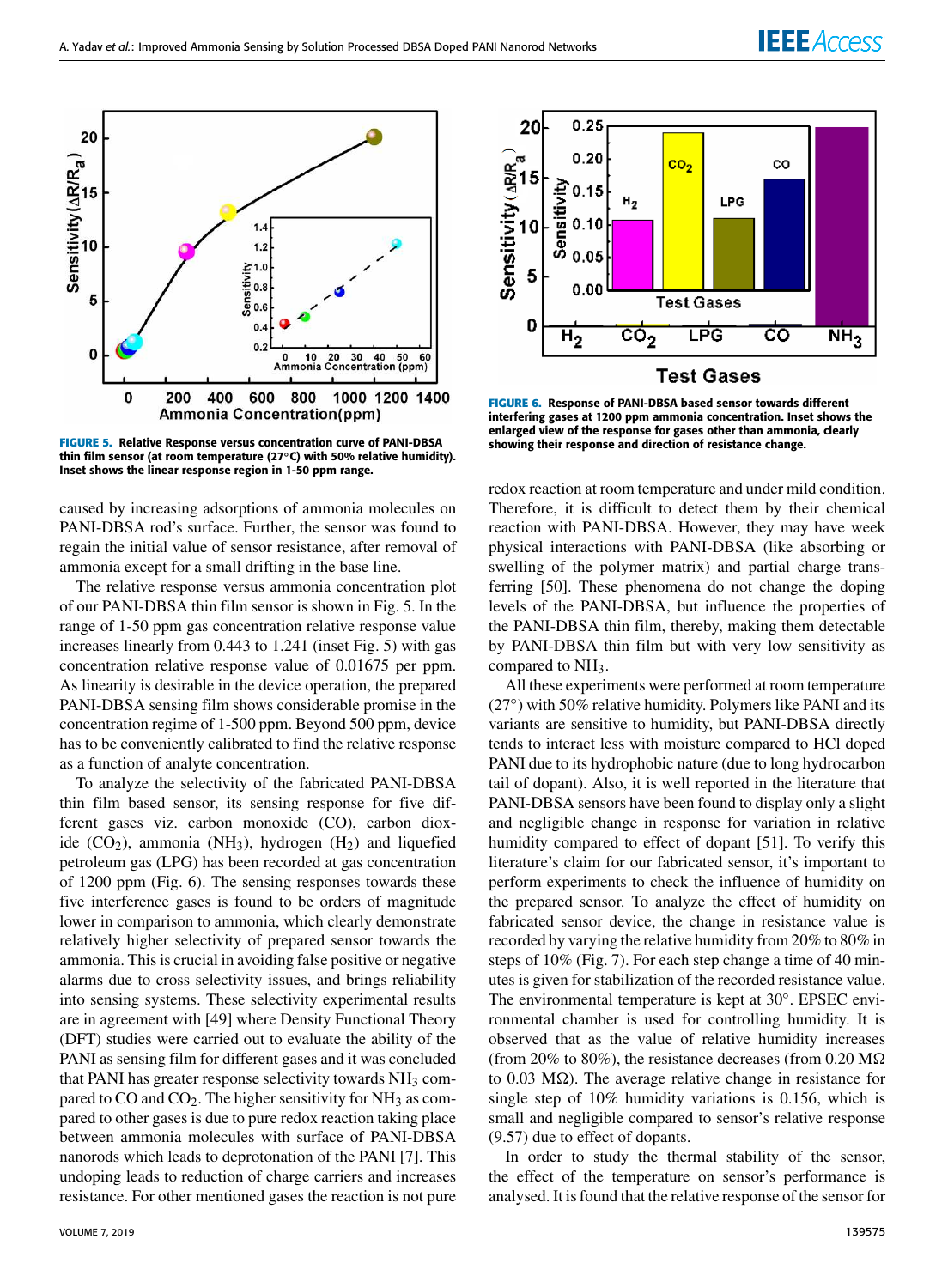

**FIGURE 7.** Change in resistance value of the sensor thin film with variations in relative humidity from 20% to 80% in steps of 10%.

**TABLE 1.** Effect of Temperature on Sensing Response of the Sensor.

| Temperature $(^{\circ}C)$ | <b>Relative Response</b> |
|---------------------------|--------------------------|
|                           | (at 50 ppm $NH3$         |
|                           | Concentration)           |
| 27                        | 1.240                    |
| 45                        | 0.162                    |
| 65                        | 0.116                    |
| 80                        | 0.078                    |
| 95                        | 0.068                    |
|                           |                          |

ammonia decreases with increase in temperature (Table 1). This is due to shift of the adsorption-desorption equilibrium in the desorption direction [52]. This experiment is performed at 50 ppm  $NH_3$  concertation.

To better understand the performance of our sensor and compare it with literature, the general sensing mechanism is revisited. As the ammonia molecules comes in contact with surface of PANI-DBSA nanorods, it interacts with the same and tends to deprotonate the PANI [7]. Such undoping leads to reduction of charge carriers and increases resistance. The chemical reaction taking place between ammonia molecules and PANI-DBSA layer is pure redox reaction and is shown below.



The ammonia  $(NH_3)$  molecules take up protons from PANI and form ammonium ions  $(NH_4^+)$  while PANI itself turned into its base form. This process is reversible and when

| <b>TABLE 2. Materials, Relative Response, Response time and Recovery time</b> |  |
|-------------------------------------------------------------------------------|--|
| of the various Ammonia gas sensors.                                           |  |

|                            | Conce                                                                                                                               |                        | Respon                                           | Recover                |
|----------------------------|-------------------------------------------------------------------------------------------------------------------------------------|------------------------|--------------------------------------------------|------------------------|
|                            | ntrati                                                                                                                              | Respon                 | se time                                          | y time                 |
|                            | on                                                                                                                                  | se                     | (s)                                              | (s)                    |
|                            | (ppm)                                                                                                                               |                        |                                                  |                        |
| PANI-CSA-                  | 400                                                                                                                                 | 0.50                   |                                                  | ۰                      |
| <b>SWCNT</b>               |                                                                                                                                     |                        |                                                  |                        |
| $SnO2-PANI$                | 300                                                                                                                                 | 0.16                   | $12 - 15$                                        | 80                     |
| PANI-HCl                   | 300                                                                                                                                 | 0.1                    |                                                  |                        |
| PANI-                      | 300                                                                                                                                 | 0.4                    |                                                  |                        |
| HCl/graphene               |                                                                                                                                     |                        |                                                  |                        |
| PANI-PSSM                  | 250                                                                                                                                 | 0.95                   | 360                                              | 1440                   |
| TiO <sub>2</sub> -PANI/PA6 | 250                                                                                                                                 | 1.4                    |                                                  |                        |
| <b>PANI</b>                | 140                                                                                                                                 | 1.3                    |                                                  | 47                     |
| $PANI-TiO2$                | 140                                                                                                                                 | 9.2                    |                                                  | 20                     |
| <b>Inkjet Printed</b>      | 100                                                                                                                                 | 0.0024                 | 90                                               | 90                     |
| <b>PANI</b>                |                                                                                                                                     |                        |                                                  |                        |
| <b>PANI-PSSM</b>           | 100                                                                                                                                 | 0.5                    | 231                                              | 458                    |
|                            | 100                                                                                                                                 | 0.9                    | 45                                               | 3300                   |
|                            |                                                                                                                                     |                        |                                                  |                        |
|                            | 100                                                                                                                                 |                        |                                                  | 58                     |
|                            |                                                                                                                                     |                        |                                                  | 227                    |
|                            |                                                                                                                                     |                        |                                                  | 900                    |
|                            |                                                                                                                                     |                        | 6                                                | 37                     |
|                            |                                                                                                                                     |                        |                                                  |                        |
|                            |                                                                                                                                     |                        |                                                  | 94                     |
|                            |                                                                                                                                     |                        |                                                  |                        |
|                            | Materials Used<br>CSA doped<br>PANI-SnO <sub>2</sub><br>PANI-DBSA<br>PANI-DBSA<br>PANI-DBSA<br><b>PANI-DBSA</b><br><b>PANI-DBSA</b> | 100<br>20<br>300<br>50 | Relative<br>3.3<br>0.64<br>0.145<br>9.57<br>1.24 | 27<br>72<br>300<br>346 |

ammonia atmosphere is removed the ammonium ion  $(NH_4^+)$ decomposes to ammonia (NH3) gas and proton [50]. The initial fast rise in resistance is due to surface adsorption whereas the following slow resistance rise is due to ammonia diffusion across film's thickness (Surface adsorption phenomenon is faster than diffusion). Similarly, the sensor's resistance recovery is due to gas desorption and its diffusion back to pure carrier gas.

The comparative analysis of our PANI-DBSA nanorods based ammonia sensor with previously reported ammonia sensors is shown in Table 2. Among previously reported systems, Deshpande et. al [53] and Z. Wu et. al [54] presented their sensors' performance at 300 ppm ammonia gas concentration. Our PANI-DBSA nanorods based ammonia sensor shows much better performance (relative response, response time, and recovery time) as compared to these two sensors. The performance of all other ammonia sensors reported in the literature is for concentrations different than 300 ppm and 50 ppm. As sensor performance parameters change with ammonia concentration, therefore, apples to apples comparison of our sensor is not possible with other reported sensors mentioned in Table 2. However, it can be concluded from Table 2 that our PANI-DBSA nanorods based active layer show relatively better ammonia sensing performance than previously reported systems. This is attributed to the formation of PANI-DBSA nanorods, that facilitates the availability of their exterior surface for adsorption of ammonia molecules (Fig. 8(a)) leading to immediate undoping and resistance rise with high relative response value. Further, the active layer consisting of nanorods network over IDEs (Fig. 8) actually forms porous system (one such porous channel is pointed by green arrow in Fig. 8(b)) due to non-planar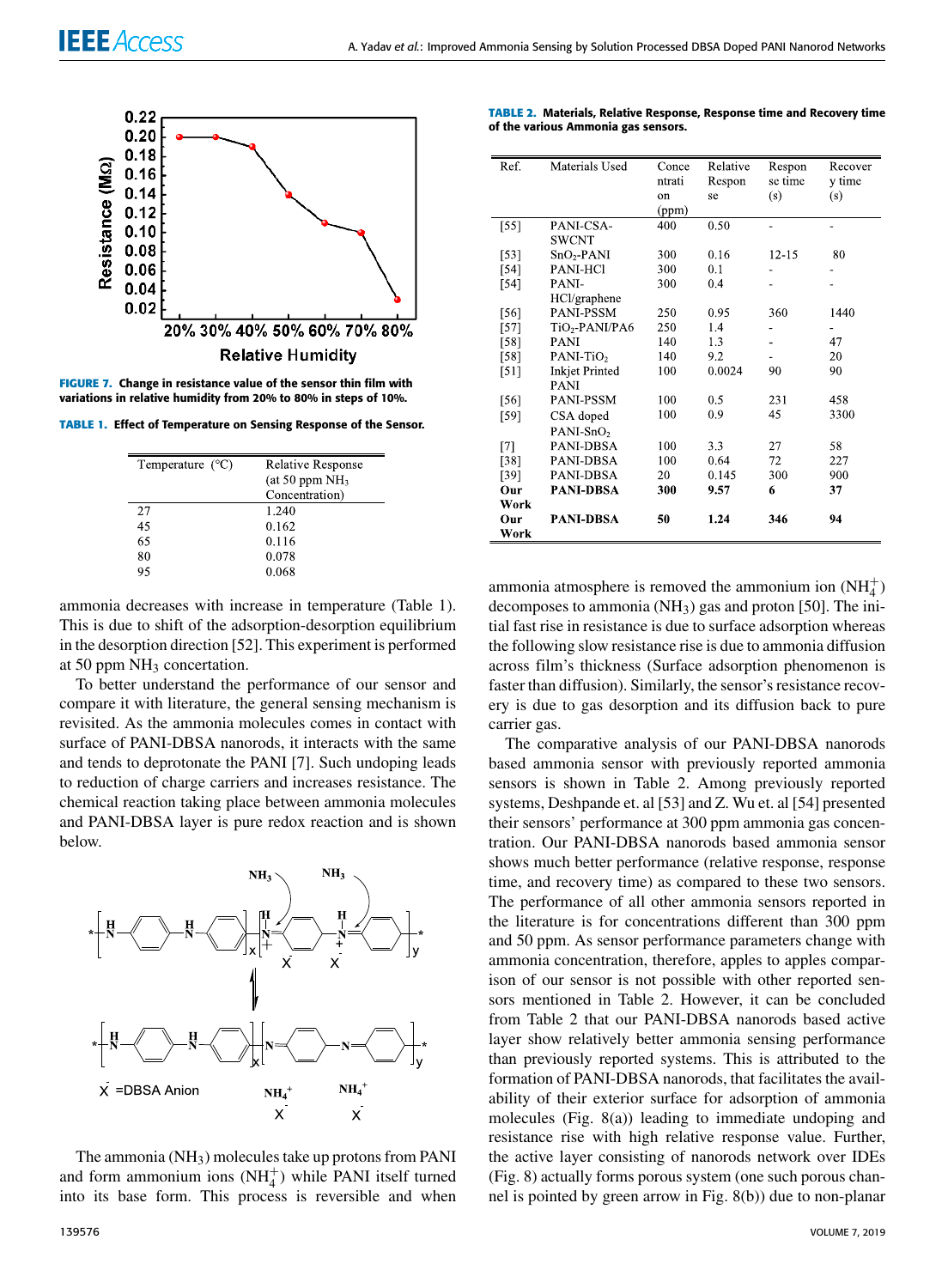

**FIGURE 8.** Active layer consisting nanorods over IDEs and their enlarged version showing (a) Ammonia adsorption on exterior surface of nanorod, (b) Inter- and intra-rod carrier transport via overlapping individual rods.

**TABLE 3.** Effect of Thin Film Thickness on Sensing Response of the Sensor.

| Thickness of Thin<br>Film (nm) | Spin Coating RPM<br>(Spin Time of 30)<br>Seconds) | <b>Relative Response</b><br>(For NH <sub>3</sub> at 50)<br>ppm) |
|--------------------------------|---------------------------------------------------|-----------------------------------------------------------------|
| 350                            | 2000                                              | 1.24                                                            |
| 740                            | 1000                                              | 1.14                                                            |
| 980                            | 500                                               | 0.97                                                            |

configuration assumed by finite thickness overlapping rods (Fig. 8(b), marked by magenta arrows) compared to nanofibrous [38], nanobelts, or nanoparticulate systems [39], [7]. This in turn enables fast diffusion of ammonia across entire film thickness, resulting in faster response/recovery. Besides, such networks facilitate the charge transport across the active layer through improved inter- and intra-rod carrier transport, which again contribute to improvement of response. Overall, the above advantages, collectively contribute toward improved transduction in terms of relative response and response time. We believe that this strategy may be adopted to synthesize large area sensor arrays for realization of reliable, reusable and viable ammonia detectors and sensing devices.

To study the effect of PANI-DBSA film thickness on sensor's sensing response for ammonia  $(NH<sub>3</sub>)$ , we fabricated three sensors of different thickness values by using spin coating method. We used spin coating at 2000 RPM (Rotations Per Minute), 1000 RPM, and 500 RPM. The resulted PANI-DBSA thin film thickness values were 350 nm, 740 nm, and 980 nm (variation within  $\pm$  15% for 350 nm and within  $\pm$  10% for 740 nm and 980 nm) corresponding to 2000 RPM, 1000 RPM, and 500 RPM, respectively. From this experiment it was observed that sensitivity (i.e. relative response) of the sensor for ammonia  $(NH<sub>3</sub>)$  decreases with increasing thickness of the DBSA doped PANI thin

film (Table 3). This trend is in agreement with what is reported in the literature [60]. To improve the sensitivity (i.e. relative response) of the sensor, the sensing PANI-DBSA film must be thin. However, very thin film breaks, therefore, we have used thin film layer of thickness about 350 nm and all the gas sensing results reported in this research paper are for PANI-DBSA thin film layer of thickness about 350 nm.

#### **IV. CONCLUSION**

Chemi-resistive ammonia sensor consisting of emulsion polymerized PANI-DBSA rods network based active layer has been fabricated via spin coating of chloroform dispersion of PANI-DBSA onto the Pt-IDE substrate. Our sensor can efficiently detect upto 1 ppm ammonia with good linearity in the 1-50 ppm range. Further, it can also detect higher ammonia concentration upto 1200 ppm while maintaining good selectivity. Particularly, being benefitted from high surface area and porous networks of highly doped PANI rods, formed sensing platform displays relative response value of 9.57, response time of 6 s, and recovery time of 37 s along with good reversibility and repeatability even at 300 ppm of ammonia. Overall, the room temperature operation and good sensor linearity with relative response per ppm value of 0.01675 demonstrates the good sensing characteristics and reflect its high potential for realizing low cost, simple, and efficient ammonia sensors.

### **ACKNOWLEDGMENT**

The authors would like to thank to Director, CSIR-Central Electronics Engineering Research Institute, Pilani and Director, CSIR-National Physical Laboratory, New Delhi for extending the lab facilities. The authors would also like to thank to Prof. Vinay Gupta (University of Delhi, India) for his support. Anju Yadav is also thankful to CSIR for Research Associate fellowship.

#### **REFERENCES**

- [1] The Fertilizer Institute. *Health Effects of Ammonia*. Nourish, Replenish, Grow. Accessed: Nov. 21, 2018. [Online]. Available: https://www.tfi.org/sites/default/files/documents/Health AmmoniaFINAL.pdf
- [2] P. Kar, A. Choudhury, and S. K. Verma, ''Conjugated polymer nanocomposites-based chemical sensors,'' in *Fundamentals of Conjugated Polymer Blends, Copolymers and Composites*, P. Saini, Ed. Hoboken, NJ, USA: Wiley, 2015, pp. 619–686.
- [3] D. T. McQuade, A. E. Pullen, and T. M. Swager, "Conjugated polymerbased chemical sensors,'' *Chem. Rev.*, vol. 100, no. 7, pp. 2537–2574, Jul. 2000.
- [4] A. Kaushik, R. Kumar, S. K. Arya, M. Nair, B. D. Malhotra, and S. Bhansali, ''Organic–inorganic hybrid nanocomposite-based gas sensors for environmental monitoring,'' *Chem. Rev.*, vol. 115, no. 11, pp. 4571–4606, Jun. 2015.
- [5] N. I. Sax, ''Van nostrand reinhold,'' *Environ. Sci. Technol.*, vol. 18, no. 4, p. 105A, Apr. 1984.
- [6] B. Timmer, W. Olthuis, and A. van den Berg, ''Ammonia sensors and their applications—A review,'' *Sens. Actuators B, Chem.*, vol. 107, no. 2, pp. 666–677, Jun. 2005.
- [7] J. Kumar, M. Shahabuddin, A. Singh, S. P. Singh, P. Saini, S. K. Dhawan, and V. Gupta, ''Highly sensitive chemo-resistive ammonia sensor based on dodecyl benzene sulfonic acid doped polyaniline thin film,'' *Sci. Adv. Mater.*, vol. 7, no. 3, pp. 518–525, Mar. 2015.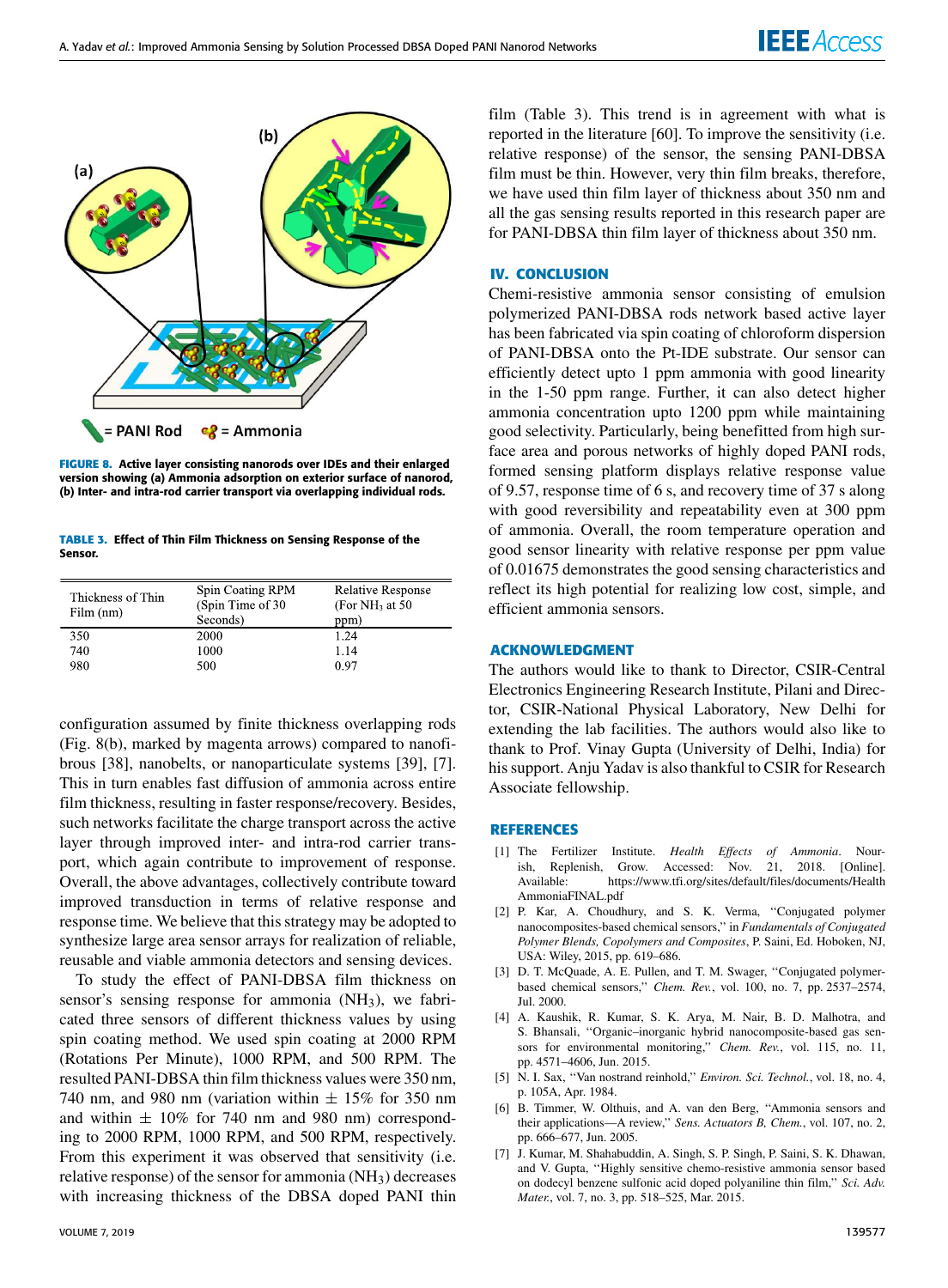- [8] *The Facts About Ammonia*. Accessed: Nov. 25, 2018. [Online]. Available: https://www.health.ny.gov/environmental/emergency/chemical\_terrorism/ ammonia\_tech.htm
- [9] T. Kimura, N. L. Torad, and Y. Yamauchi, "Trace-level gravimetric detection promoted by surface interactions of mesoporous materials with chemical vapors,'' *J. Mater. Chem. A*, vol. 2, no. 22, pp. 8196–8200, 2014.
- [10] R. Moos, "Catalysts as sensors—A promising novel approach in automotive exhaust gas aftertreatment,'' *Sensors*, vol. 10, no. 7, pp. 6773–6787, Jul. 2010.
- [11] J. F. M. Oudenhoven, W. Knoben, and R. van Schaijk, ''Electrochemical detection of ammonia using a thin ionic liquid film as the electrolyte,'' *Procedia Eng.*, vol. 120, pp. 983–986, Sep. 2015. doi: 10.1016/j.proeng.2015.08.636.
- [12] D.-M. Pfenning, J. Deprez, and D. Kitzelmann, "Electrochemical investigation of amperometric ammonia gas sensors,'' *Berichte der Bunsengesellschaft für Physikalische Chem.*, vol. 94, no. 9, pp. 988–991, Sep. 1990.
- [13] V. S. A. Piriya, P. Joseph, S. C. G. K. Daniel, S. Lakshmanan, T. Kinoshita, and S. Muthusamy, ''Colorimetric sensors for rapid detection of various analytes,'' *Mater. Sci. Eng., C*, vol. 78, pp. 1231–1245, Sep. 2017.
- [14] R. B. M. Aggio, B. de L. Costello, P. White, T. Khalid, N. M. Ratcliffe, R. Persad, and C. S. J. Probert, ''The use of a gas chromatography-sensor system combined with advanced statistical methods, towards the diagnosis of urological malignancies,'' *J. Breath Res.*, vol. 10, no. 1, Feb. 2016, Art. no. 017106.
- [15] H. S. Mader and O. S. Wolfbeis, ''Optical ammonia sensor based on upconverting luminescent nanoparticles,'' *Anal. Chem.*, vol. 82, no. 12, pp. 5002–5004, Jun. 2010.
- [16] Z. Jin, Y. Su, and Y. Duan, "Development of a polyaniline-based optical ammonia sensor,'' *Sens. Actuators B, Chem.*, vol. 72, no. 1, pp. 75–79, Jan. 2001.
- [17] A. Airoudj, D. Debarnot, B. Bêchec, and F. Poncin-Epaillard, "Development of an optical ammonia sensor based on polyaniline/epoxy resin (SU-8) composite,'' *Talanta*, vol. 77, no. 5, pp. 1590–1596, Mar. 2009.
- [18] C.-Y. Shen, C.-P. Huang, and W.-T. Huang, ''Gas-detecting properties of surface acoustic wave ammonia sensors,'' *Sens. Actuators B, Chem.*, vol. 101, nos. 1–2, pp. 1–7, Jun. 2004.
- [19] S.-Y. Wang, J.-Y. Ma, Z.-J. Li, H. Q. Su, N. R. Alkurd, W.-L. Zhou, L. Wang, B. Du, Y.-L. Tang, D.-Y. Ao, S.-C. Zhang, Q. K. Yu, and X.-T. Zu, "Surface acoustic wave ammonia sensor based on ZnO/SiO<sub>2</sub> composite film,'' *J. Hazard. Mater.*, vol. 285, pp. 368–374, Mar. 2015.
- [20] C. Zhang, P. Chen, and W. Hu, ''Organic field-effect transistor-based gas sensors,'' *Chem. Soc. Rev.*, vol. 44, pp. 2087–2107, Mar. 2015.
- [21] A. A. Abokifa, K. Haddad, J. Fortner, C. S. Lo, and P. Biswas, ''Sensing mechanism of ethanol and acetone at room temperature by  $SnO<sub>2</sub>$  nanocolumns synthesized by aerosol routes: Theoretical calculations compared to experimental results,'' *J. Mater. Chem. A*, vol. 6, no. 5, pp. 2053–2066, 2018.
- [22] D. R. Kauffman and A. Star, "Carbon nanotube gas and vapor sensors,'' *Angew. Chem. Int. Ed.*, vol. 47, no. 35, pp. 6550–6570, Aug. 2008.
- [23] L. Liu, G. H. Li, Y. Wang, Y. Y. Wang, T. Li, T. Zhang, and S. J. Qin, ''A photovoltaic self-powered gas sensor based on a single-walled carbon nanotube/Si heterojunction,'' *Nanoscale*, vol. 9, no. 47, pp. 18579–18583, 2017.
- [24] V. Chaudhary and A. Kaur, ''Enhanced room temperature sulfur dioxide sensing behaviour of *in situ* polymerized polyaniline–tungsten oxide nanocomposite possessing honeycomb morphology,'' *RSC Adv.*, vol. 5, no. 90, pp. 73535–73544, 2015.
- [25] P. Saini, Ed., *Fundamentals of Conjugated Polymer Blends, Copolymers and Composites: Synthesis, Properties and Applications*. Hoboken, NJ, USA: Wiley, 2015.
- [26] P. Saini, T. Kuila, S. Saha, and N. C. Murmu, "Graphene and its nanocomposites for gas sensing applications,'' in *Advanced Sensor and Detection Materials*, A. Tiwari M. M. Demir, Eds. Hoboken, NJ, USA: Wiley, 2014, pp. 467–500.
- [27] S. Mikhaylov, N. Ogurtsov, Y. Noskov, N. Redon, P. Coddeville, J.-L. Wojkiewicz, and A. Pud, ''Ammonia/amine electronic gas sensors based on hybrid polyaniline–TiO<sub>2</sub> nanocomposites. The effects of titania and the surface active doping acid,'' *RSC Adv*, vol. 5, no. 26, pp. 20218–20226, 2015.
- [28] S. Virji, J. Huang, R. B. Kaner, and B. H. Weiller, "Polyaniline nanofiber gas sensors: Examination of response mechanisms,'' *Nano Lett.*, vol. 4, no. 3, pp. 491–496, Feb. 2004.
- [29] C. O. Baker, X. Huang, W. Nelson, and R. B. Kaner, "Polyaniline nanofibers: Broadening applications for conducting polymers,'' *Chem. Soc. Rev.*, vol. 46, no. 5, pp. 1510–1525, 2017.
- [30] S. Watcharaphalakorn, L. Ruangchuay, D. Chotpattananont, A. Sirivat, and J. Schwank, ''Polyaniline/polyimide blends as gas sensors and electrical conductivity response to CO–N<sup>2</sup> mixtures,'' *Polym. Int.*, vol. 54, no. 8, pp. 1126–1133, Aug. 2005.
- [31] B. Mettai, A. Mekki, F. Merdj, Z. B. D. Sayah, K. M. Soumia, Z. Safiddine, R. Mahmoud, and M. M. Chehimi, ''*In situ* chemical deposition of PPy/NDSA and PPy/DBSA layers on QCM electrodes: Synthesis, structural, morphological and ammonia sensing performances study,'' *J. Polym. Res.*, vol. 25, no. 4, p. 95, Mar. 2018.
- [32] F. Merdj, A. Mekki, D. Guettiche, B. Mettai, Z. B. D. Sayah, Z. Safidine, A. Abdi, R. Mahmoud, and M. M. Chehimi, ''Highly ammonia sensing using direct *in situ* electro-deposited polypyrrole-dodecylbenzene sulfonic acid film on ITO coated flexible substrates,'' *Macromolecular Res.*, vol. 26, no. 6, pp. 511–520, Jun. 2018.
- [33] S. Pandey, ''Highly sensitive and selective chemiresistor gas/vapor sensors based on polyaniline nanocomposite: A comprehensive review,'' *J. Sci. Adv. Mater. Devices*, vol. 1, no. 4, pp. 431–453, Dec. 2016.
- [34] Y. Cao, P. Smith, and A. J. Heeger, "Counter-ion induced processibility of conducting polyaniline,'' *Synth. Met.*, vol. 57, no. 1, pp. 3514–3519, Apr. 1993.
- [35] Y. Cao, P. Smith, and A. J. Heeger, "Counter-ion induced processibility of conducting polyaniline and of conducting polyblends of polyaniline in bulk polymers,'' *Synth. Met.*, vol. 48, no. 1, pp. 91–97, Jun. 1992.
- [36] Z. Pang, J. Fu, P. Lv, F. Huang, and Q. Wei, "Effect of CSA concentration on the ammonia sensing properties of CSA-doped PA6/PANI composite nanofibers,'' *Sensors*, vol. 14, no. 11, pp. 21453–21465, Nov. 2014.
- [37] J. Bhadra, N. J. Al-Thani, N. K. Madi, and M. A. Al-Maadeed, ''High performance sulfonic acid doped polyaniline–polystyrene blend ammonia gas sensors,'' *J. Mater. Sci. Mater. Electron.*, vol. 27, no. 8, pp. 8206–8216, Aug. 2016.
- [38] M. Das and D. Sarkar, "Effect of oxidizing agent on ammonia sensing of DBSA doped polyaniline nanocomposite thin film,'' *J. Mater. Sci. Mater. Electron.*, vol. 27, no. 4, pp. 4109–4119, Apr. 2016.
- [39] G. Rizzo, A. Arena, N. Donato, M. Latino, G. Saitta, A. Bonavita, and G. Neri, ''Flexible, all-organic ammonia sensor based on dodecylbenzene sulfonic acid-doped polyaniline films,'' *Thin Solid Films*, vol. 518, no. 23, pp. 7133–7137, Sep. 2010.
- [40] N. R. Tanguy, M. Thompson, and N. Yan, ''A review on advances in application of polyaniline for ammonia detection,'' *Sens. Actuators B, Chem.*, vol. 257, pp. 1044–1064, Mar. 2018.
- [41] P. Saini and M. Arora, "Formation mechanism, electronic properties & microwave shielding by nano-structured polyanilines prepared by template free route using surfactant dopants,'' *J. Mater. Chem. A*, vol. 1, no. 31, pp. 8926–8934, 2013.
- [42] P. Saini, R. Jalan, and S. K. Dhawan, "Synthesis and characterization of processable polyaniline doped with novel dopant NaSIPA,'' *J. Appl. Polym. Sci.*, vol. 108, no. 3, pp. 1437–1446, May 2008.
- [43] A. Yadav, A. Agarwal, P. B. Agarwal, and P. Saini, ''Ammonia sensing by PANI-DBSA based gas sensor exploiting kelvin probe technique,'' *J. Nanoparticles*, vol. 2015, Oct. 2015, Art. no. 842536.
- [44] P. Saini, V. Choudhary, K. N. Sood, and S. K. Dhawan, "Electromagnetic interference shielding behavior of polyaniline/graphite composites prepared by *in situ* emulsion pathway,'' *J. Appl. Polym. Sci.*, vol. 113, no. 5, pp. 3146–3155, Sep. 2009.
- [45] C. Basavaraja, W. J. Kim, D. G. Kim, and D. S. Huh, ''Behavior of polyaniline–dodecylbenzene sulfonic acid/reduced graphene oxide nanocomposite films,'' *Polym. Compos.*, vol. 33, no. 3, pp. 388–396, Mar. 2012.
- [46] O. Misoon and K. Seok, "Effect of dodecyl benzene sulfonic acid on the preparation of polyaniline/activated carbon composites by *in situ* emulsion polymerization,'' *Electrochim. Acta*, vol. 59, no. 1, pp. 196–201, Jan. 2012.
- [47] E. Marie, R. Rothe, M. Antonietti, and K. Landfester, ''Synthesis of polyaniline particles via inverse and direct miniemulsion,'' *Macromolecules*, vol. 36, no. 11, pp. 3967–3973, Jun. 2003.
- [48] T. Yan, M. Zhang, J. Jiang, and N. Chen, ''Synthesis of DBSA-doped polyaniline by emulsion polymerization and PANI/PLA electrospun fiber membrane conductivity,'' *J. Textile Inst.*, vol. 110, no. 2, pp. 274–281, May 2018.
- [49] H. Ullah, A.-U.-H. A. Shah, S. Bilal, and K. Ayub, "DFT study of polyaniline NH<sub>3</sub>, CO<sub>2</sub>, and CO gas sensors: Comparison with recent experimental data,'' *J. Phys. Chem. C*, vol. 117, no. 45, pp. 23701–23711, Oct. 2013.